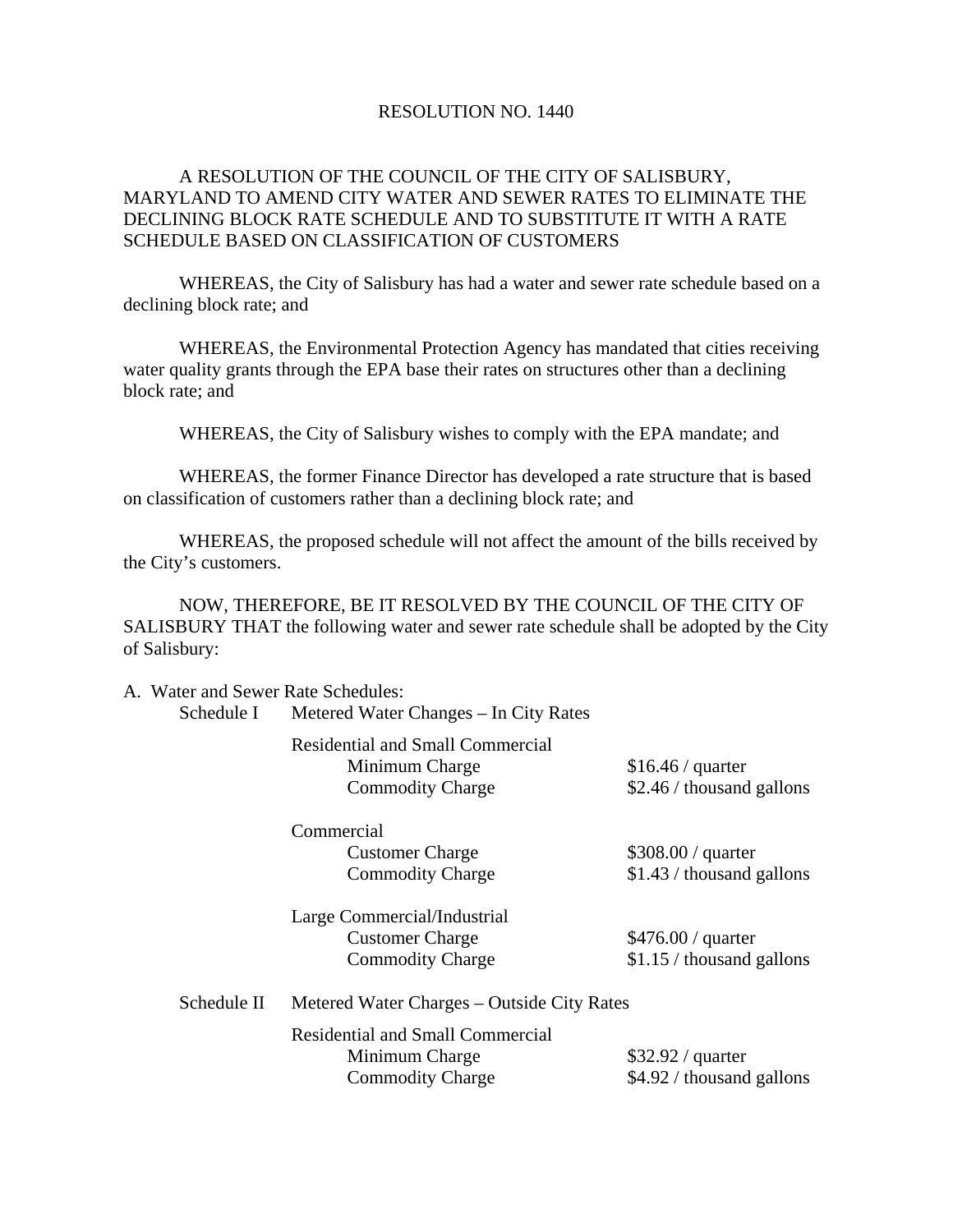|              | Commercial                              |                                                             |  |  |
|--------------|-----------------------------------------|-------------------------------------------------------------|--|--|
|              | <b>Customer Charge</b>                  | $$616.00 /$ quarter                                         |  |  |
|              | <b>Commodity Charge</b>                 | \$2.86 / thousand gallons                                   |  |  |
|              | Large Commercial/Industrial             |                                                             |  |  |
|              | <b>Customer Charge</b>                  | \$952.00 / quarter                                          |  |  |
|              | <b>Commodity Charge</b>                 | \$2.30 / thousand gallons                                   |  |  |
| Schedule III | <b>Service District Rates</b>           | Metered Water Charges - Wor-Wic Community College and Urban |  |  |
|              | <b>Residential and Small Commercial</b> |                                                             |  |  |
|              | Minimum Charge                          | \$24.69 / quarter                                           |  |  |
|              | <b>Commodity Charge</b>                 | \$3.69 / thousand gallons                                   |  |  |
|              | Commercial                              |                                                             |  |  |
|              | <b>Customer Charge</b>                  | \$462.00 / quarter                                          |  |  |
|              | <b>Commodity Charge</b>                 | \$2.15 / thousand gallons                                   |  |  |
|              | Large Commercial/Industrial             |                                                             |  |  |
|              | <b>Customer Charge</b>                  | \$714.00 / quarter                                          |  |  |
|              | <b>Commodity Charge</b>                 | \$1.73 / thousand gallons                                   |  |  |
| Schedule IV  | Sewer Charges – In City Rates           |                                                             |  |  |
|              | <b>Residential and Small Commercial</b> |                                                             |  |  |
|              | Minimum Charge                          | \$29.86 / quarter                                           |  |  |
|              | <b>Commodity Charge</b>                 | \$4.48 / thousand gallons                                   |  |  |
|              | Commercial                              |                                                             |  |  |
|              | <b>Customer Charge</b>                  | \$564.00 / quarter                                          |  |  |
|              | <b>Commodity Charge</b>                 | \$2.60 / thousand gallons                                   |  |  |
|              | Large Commercial/Industrial             |                                                             |  |  |
|              | <b>Customer Charge</b>                  | $$870.00 /$ quarter                                         |  |  |
|              | <b>Commodity Charge</b>                 | \$2.09 / thousand gallons                                   |  |  |
| Schedule V   | Sewer Charges – Outside City Rates      |                                                             |  |  |
|              | <b>Residential and Small Commercial</b> |                                                             |  |  |
|              | Minimum Charge                          | \$59.72 / quarter                                           |  |  |
|              | <b>Commodity Charge</b>                 | \$8.96 / thousand gallons                                   |  |  |
|              |                                         |                                                             |  |  |
|              | Commercial                              |                                                             |  |  |
|              | <b>Customer Charge</b>                  | $$1,128.00 /$ quarter                                       |  |  |
|              | <b>Commodity Charge</b>                 | \$5.20 / thousand gallons                                   |  |  |
|              |                                         |                                                             |  |  |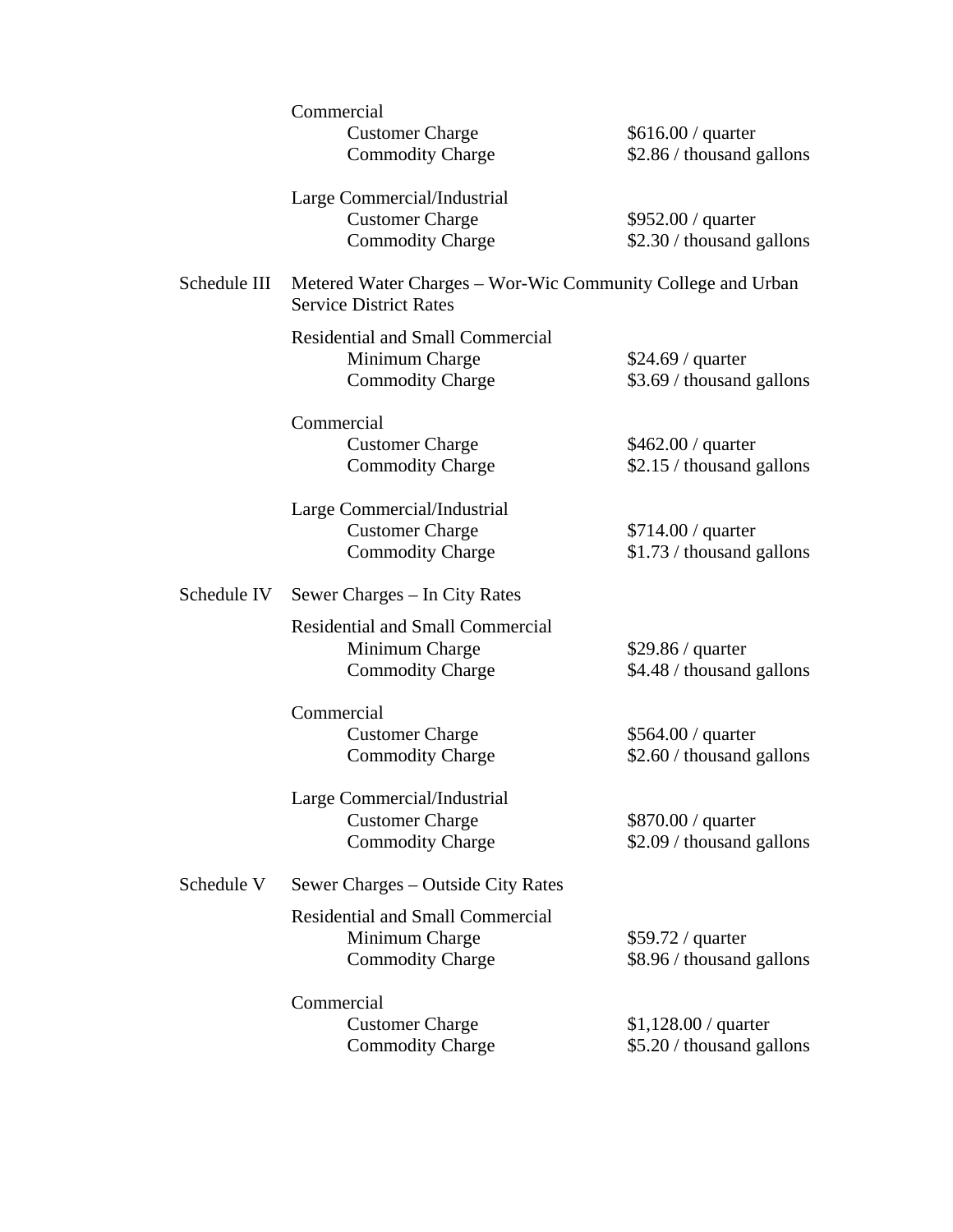|             | Large Commercial/Industrial<br><b>Customer Charge</b><br><b>Commodity Charge</b>     | $$1,740.00 /$ quarter<br>$$4.18 /$ thousand gallons |
|-------------|--------------------------------------------------------------------------------------|-----------------------------------------------------|
| Schedule VI | Sewer Charges – Wor-Wic Community College and Urban Service<br><b>District Rates</b> |                                                     |
|             | Residential and Small Commercial<br>Minimum Charge<br><b>Commodity Charge</b>        | \$44.79 / quarter<br>\$6.72 / thousand gallons      |
|             | Commercial<br><b>Customer Charge</b><br><b>Commodity Charge</b>                      | $$846.00 /$ quarter<br>\$3.90 / thousand gallons    |
|             | Large Commercial/Industrial<br><b>Customer Charge</b><br><b>Commodity Charge</b>     | $$1,305.00 /$ quarter<br>\$3.14 / thousand gallons  |

Schedule VII Sewer Charges – Sewer Only Customers

| Quarterly | Quarterly                                                                                 | Quarterly            |
|-----------|-------------------------------------------------------------------------------------------|----------------------|
| In        | Outside                                                                                   | Urban                |
| City      | City                                                                                      | Service              |
| Rate      | Rate                                                                                      | <b>District Rate</b> |
| \$38.85   | \$77.70                                                                                   | \$58.28              |
| \$68.25   | \$136.50                                                                                  | \$102.38             |
| \$102.20  | \$204.40                                                                                  | \$153.30             |
| \$136.15  | \$272.30                                                                                  | \$204.23             |
| \$170.10  | \$340.20                                                                                  | \$255.15             |
| \$33.95   | \$67.90                                                                                   | \$50.93              |
|           |                                                                                           |                      |
|           | Annual                                                                                    | Annual               |
|           | In City                                                                                   | Outside              |
|           | Rate                                                                                      | <b>City Rate</b>     |
|           | \$300                                                                                     | \$600                |
|           | For every five fixtures over twenty<br>Schedule VIII Commercial and Industrial Activities |                      |

# 2) For each standby operational service \$300 \$600

## B. Definitions:

Residential and Small Commercial Customers – These customers have average water utilization of less than 300,000 gallons in a quarter.

Commercial Customers – These customers have average water utilization of 300,000 gallons to 600,000 gallons per quarter.